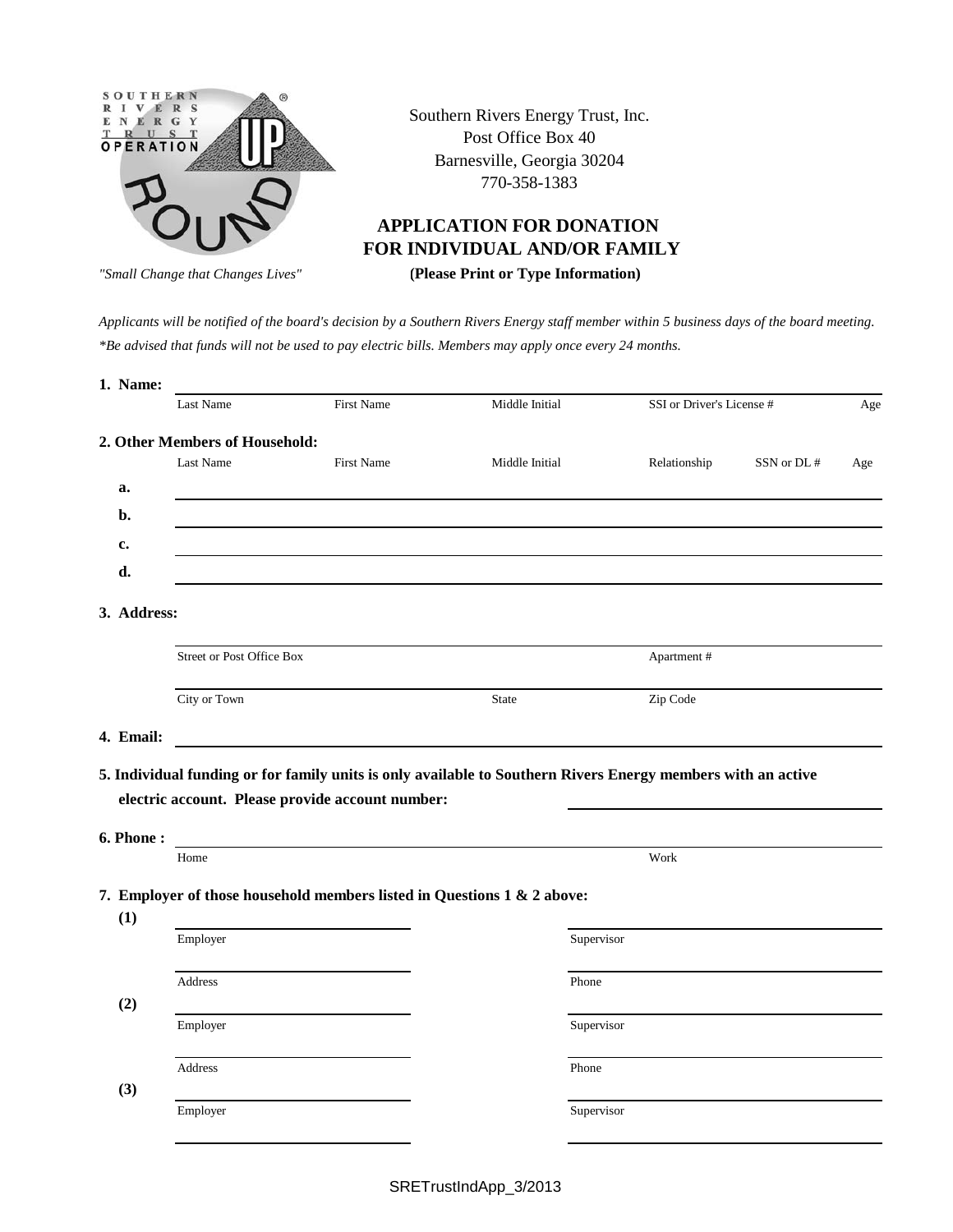| (4)                | Address                                                                                                                                                                                            | Phone              |                            |  |
|--------------------|----------------------------------------------------------------------------------------------------------------------------------------------------------------------------------------------------|--------------------|----------------------------|--|
|                    | Employer                                                                                                                                                                                           | Supervisor         |                            |  |
|                    | Address                                                                                                                                                                                            | Phone              |                            |  |
| (5)                | Employer                                                                                                                                                                                           | Supervisor         |                            |  |
|                    | Address                                                                                                                                                                                            | Phone              |                            |  |
|                    | 8. Reason for request for donation: (include amount requested and specific use of funds.) Please include<br>a copy of any cost estimates for contract work or equipment involved with application. |                    |                            |  |
|                    | 9. Is individual or family receiving any other form of assistance or aid for the above stated request <sup>2</sup><br>(i.e., donations, insurance, etc.)?<br>If yes, please list:                  | Yes                | N <sub>0</sub>             |  |
|                    | 10. Statement of financial condition as of                                                                                                                                                         |                    | 20                         |  |
| <b>ASSETS</b>      |                                                                                                                                                                                                    |                    | <b>AMOUNTS</b>             |  |
| Cash               |                                                                                                                                                                                                    |                    | \$                         |  |
|                    | <b>Banking Institution</b>                                                                                                                                                                         | Acct. No.          | \$                         |  |
|                    | <b>Banking Institution</b>                                                                                                                                                                         | Acct. No.          |                            |  |
| <b>Real Estate</b> |                                                                                                                                                                                                    |                    | \$                         |  |
|                    | Partially or Wholly Owned                                                                                                                                                                          | County             | Market Value               |  |
| <b>Securities</b>  | Partially or Wholly Owned                                                                                                                                                                          | County             | \$<br>Market Value         |  |
|                    |                                                                                                                                                                                                    |                    | \$                         |  |
|                    | Description                                                                                                                                                                                        | Identification No. | Value                      |  |
|                    |                                                                                                                                                                                                    |                    | \$                         |  |
|                    |                                                                                                                                                                                                    |                    |                            |  |
|                    | Description                                                                                                                                                                                        | Identification No. | Value                      |  |
|                    | Description                                                                                                                                                                                        | Identification No. | $\boldsymbol{\$}$<br>Value |  |

**Other Receivables (State Type- I.e., Personal Property, Loan Receivable, Auto, Life Insurance (Cash Value) other asstes. Include description, account number etc.)**

 $\frac{\text{S}}{\text{S}}$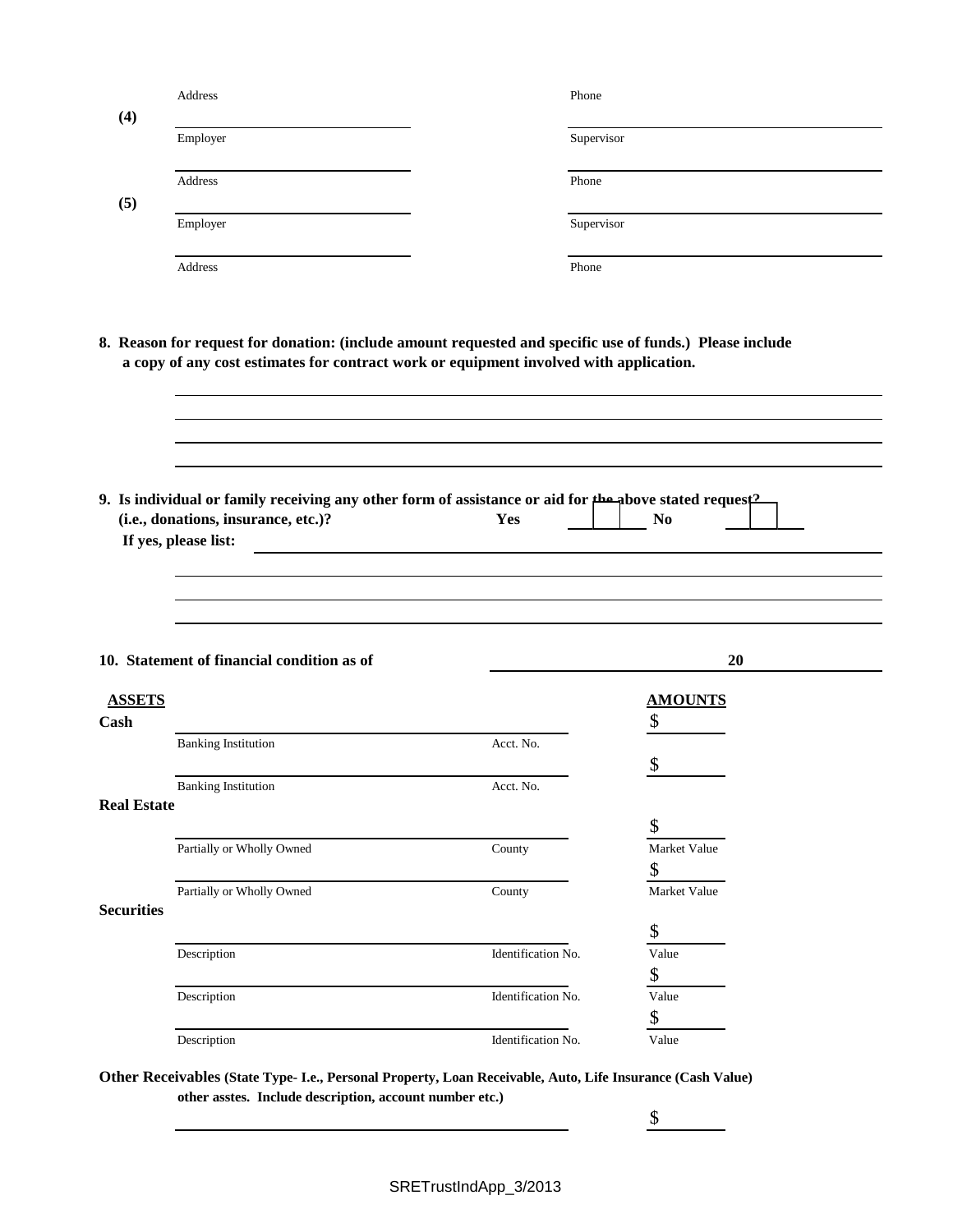|                         | Type                     |                                                                                      | Value                      |
|-------------------------|--------------------------|--------------------------------------------------------------------------------------|----------------------------|
|                         |                          |                                                                                      | \$                         |
|                         | Type                     |                                                                                      | Value                      |
|                         |                          |                                                                                      | \$                         |
|                         | Type                     |                                                                                      | Value                      |
|                         |                          |                                                                                      | \$                         |
|                         | Type                     |                                                                                      | Value                      |
|                         |                          | <b>TOTAL ASSETS.</b>                                                                 | \$                         |
| <b>LIABILITIES</b>      |                          |                                                                                      | <b>AMOUNTS</b>             |
| <b>Notes Payable</b>    |                          |                                                                                      | \$                         |
| (Balance)               | Lender's Name            |                                                                                      |                            |
|                         |                          |                                                                                      |                            |
|                         |                          |                                                                                      |                            |
| <b>LIABILITIES</b>      |                          |                                                                                      | <b>AMOUNTS</b>             |
|                         |                          |                                                                                      | \$                         |
|                         | Lender's Name            |                                                                                      |                            |
|                         |                          |                                                                                      | \$                         |
|                         | Lender's Name            |                                                                                      | \$                         |
|                         | Lender's Name            |                                                                                      |                            |
| <b>Mortgages</b>        |                          |                                                                                      |                            |
| (Balance)               |                          |                                                                                      |                            |
|                         |                          |                                                                                      |                            |
|                         |                          |                                                                                      | $rac{3}{3}$<br>$rac{3}{3}$ |
|                         |                          | Other Debt (State Type- i.e., Taxes, Utility Bills Outstanding, Credit Cards, Other) |                            |
|                         |                          |                                                                                      | \$                         |
|                         | Type                     |                                                                                      |                            |
|                         |                          |                                                                                      | \$                         |
|                         |                          | Type                                                                                 |                            |
|                         |                          |                                                                                      | \$                         |
|                         |                          | Type                                                                                 |                            |
|                         |                          |                                                                                      | \$                         |
|                         |                          | Type                                                                                 |                            |
|                         |                          | <b>TOTAL LIABILITIES </b>                                                            | \$                         |
| <b>MONTHLY EXPENSES</b> |                          |                                                                                      | <b>AMOUNTS</b>             |
| Housing                 | Mortgage                 | Rent                                                                                 | \$                         |
| Food                    |                          |                                                                                      | \$                         |
| <b>Utilities</b>        | Electricity              |                                                                                      |                            |
|                         | Gas                      |                                                                                      |                            |
|                         | <b>Telephone</b>         |                                                                                      |                            |
|                         | Water/Sewer/Trash Pickup |                                                                                      | $\frac{\$}{\$}$            |
|                         |                          |                                                                                      |                            |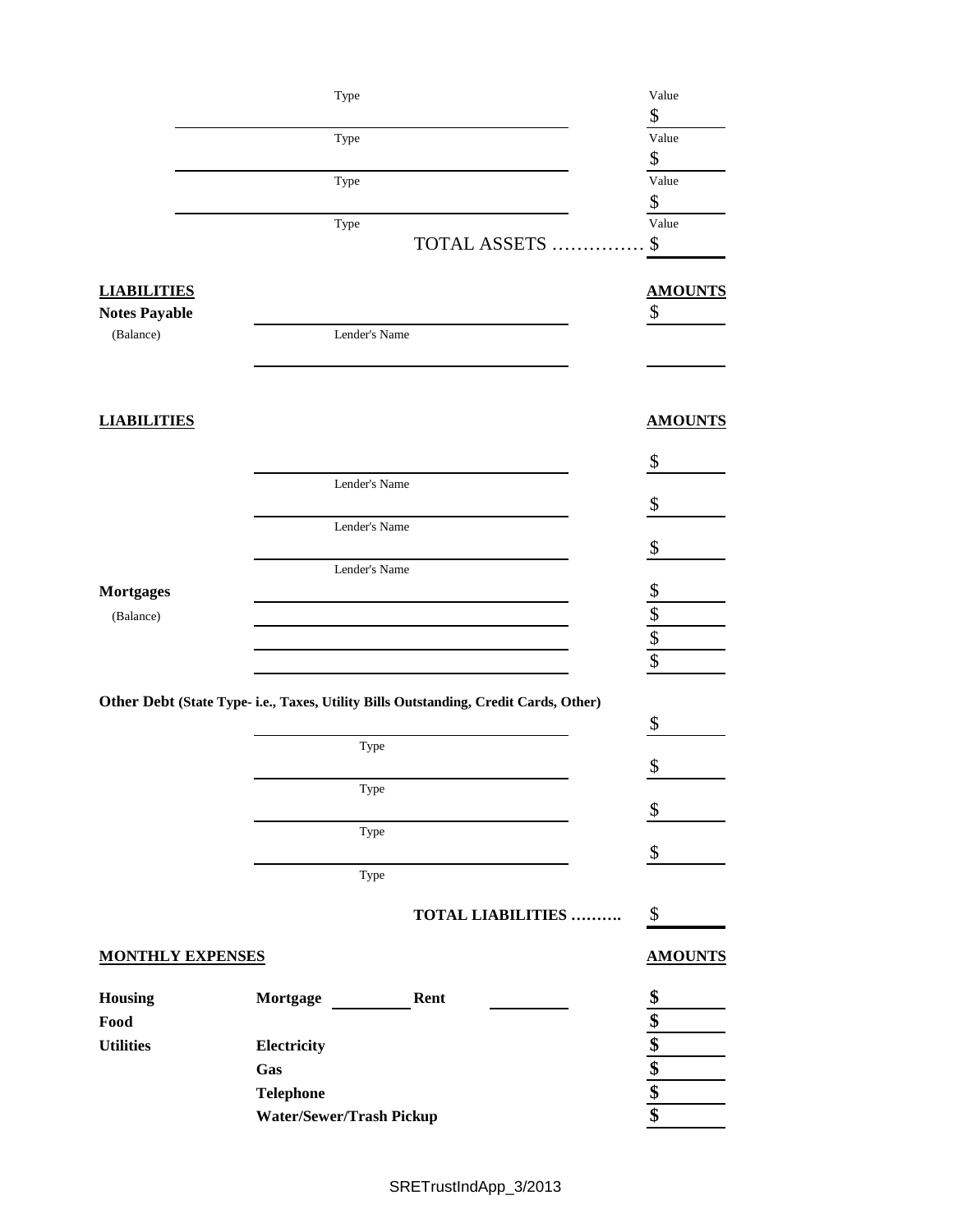|                                  | <b>Cable/Satellite TV</b>       | \$                                              |
|----------------------------------|---------------------------------|-------------------------------------------------|
|                                  | <b>Internet Service</b>         | \$                                              |
|                                  | Other                           | \$                                              |
| <b>Transportation</b>            | <b>Automobile Payments</b>      | \$                                              |
|                                  | Gas                             |                                                 |
|                                  | Tag/Tax                         |                                                 |
| <b>Insurance</b>                 | <b>Medical/Dental/Vision</b>    | $\frac{16}{10}$                                 |
|                                  | Life                            |                                                 |
|                                  | <b>Automobile Payments</b>      | $\frac{1}{2}$<br>$\frac{1}{2}$<br>$\frac{1}{2}$ |
| <b>Medical</b>                   | <b>Doctors</b>                  |                                                 |
|                                  | Hospital                        |                                                 |
|                                  | <b>Medication</b>               | \$                                              |
|                                  | <b>Medical Equipment</b>        |                                                 |
| <b>Charge Accounts</b>           |                                 | \$                                              |
| (Specify)                        |                                 | \$                                              |
|                                  |                                 | \$                                              |
|                                  |                                 |                                                 |
| Loans                            |                                 | \$                                              |
|                                  |                                 | \$                                              |
|                                  |                                 | \$                                              |
| <b>Other Expenses</b>            |                                 | \$                                              |
| (Specify)                        |                                 | \$                                              |
|                                  |                                 | $\overline{\mathbf{\$}}$                        |
|                                  |                                 | $\overline{\$}$                                 |
|                                  | <b>TOTAL MONTHLY EXPENSES</b>   | \$                                              |
| <b>SOURCES OF MONTHLY INCOME</b> |                                 | <b>AMOUNTS</b>                                  |
|                                  |                                 |                                                 |
| <b>Salary</b>                    |                                 | \$                                              |
|                                  | Employer's Name                 |                                                 |
| Bonus, Tips, Etc.                |                                 | \$                                              |
| Dividends, Interest              |                                 | \$                                              |
|                                  |                                 |                                                 |
| <b>Real Estate Income</b>        |                                 | \$                                              |
| <b>Farm Income</b>               |                                 | \$                                              |
|                                  |                                 |                                                 |
| <b>Other Income</b>              |                                 | \$                                              |
| (Specify)                        |                                 | $\overline{\$}$                                 |
|                                  |                                 | $\overline{\$}$                                 |
|                                  | TOTAL SOURCES OF MONTHLY INCOME | \$                                              |